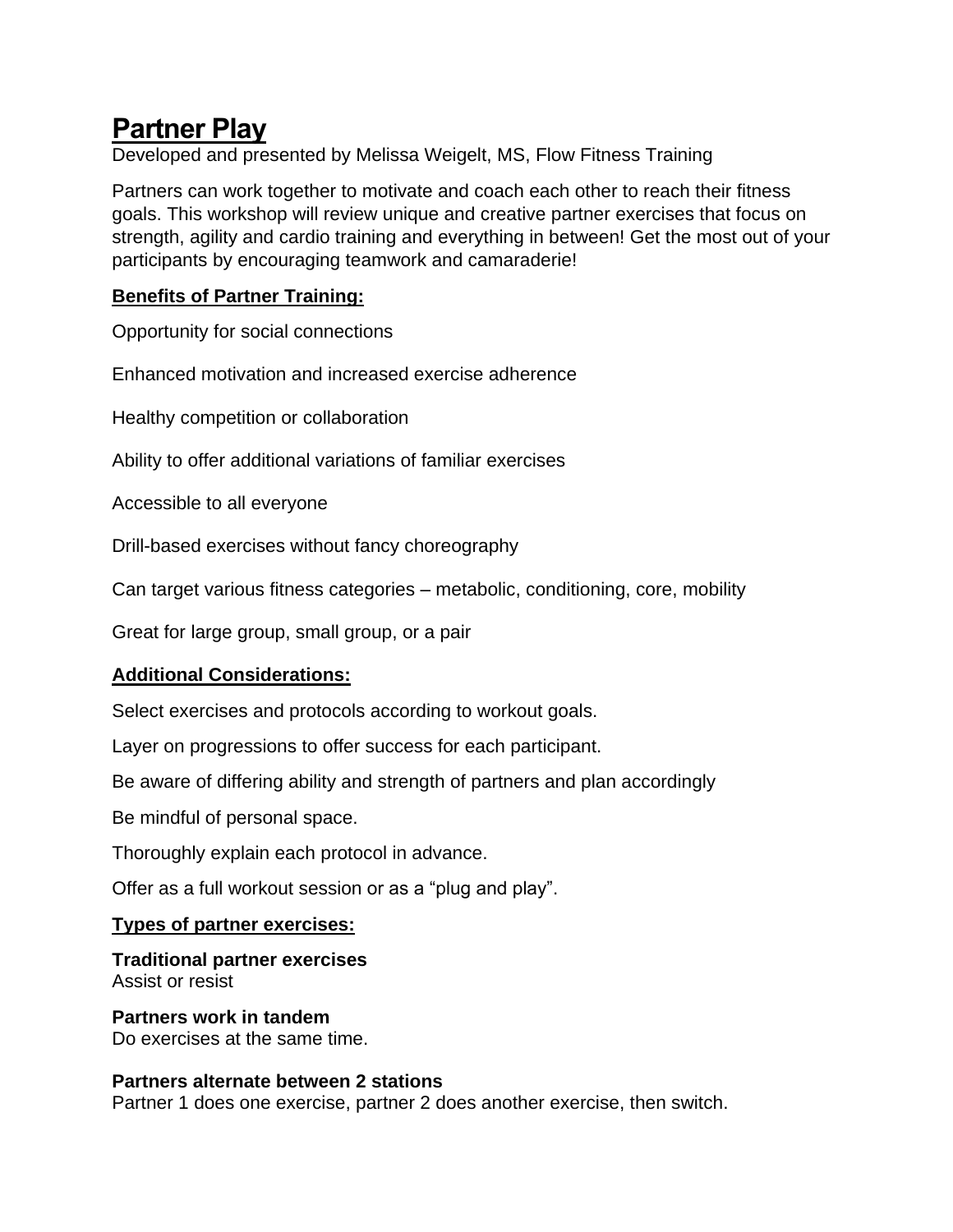#### **Partners work together to complete a task**

Flexibility to decide how to "get it done" One partner rests while the other works Encourages teamwork

## **Partners coach each other**

Coach during recovery Use for cardio intervals

## **PRACTICAL APPLICATION**

#### **WARM-UP**

Partner Ladder

Both partners do each exercise in tandem for 2 rep each, 4 reps, 6 reps, etc. Cap at 5 minutes.

| Squats                       |
|------------------------------|
| Jumping Jacks                |
| <b>Plank Shoulder Taps</b>   |
| Push-Ups                     |
| <b>Alternating Low Lunge</b> |
| <b>Mountain Climbers</b>     |

#### **Block 1 – Ladder Up**

#### **Focus – Cardio/Core/Strength**

#### **Equipment - None**

#### **Time – 5 Minute Cap**

Both partners begin in plank position In tandem - Lower to floor, log roll, push-up to plank position Partner 1– Jump to standing position, do 1 Jack while partner 2 holds plank; then switch Repeat, increasing the number of repetitions (of jacks) by 1 each cycle

#### **Block 2 – EMOM Madness**

**Focus – Cardio/Core/Strength**

**Equipment - Dumbbells**

**Time – 6 Minutes**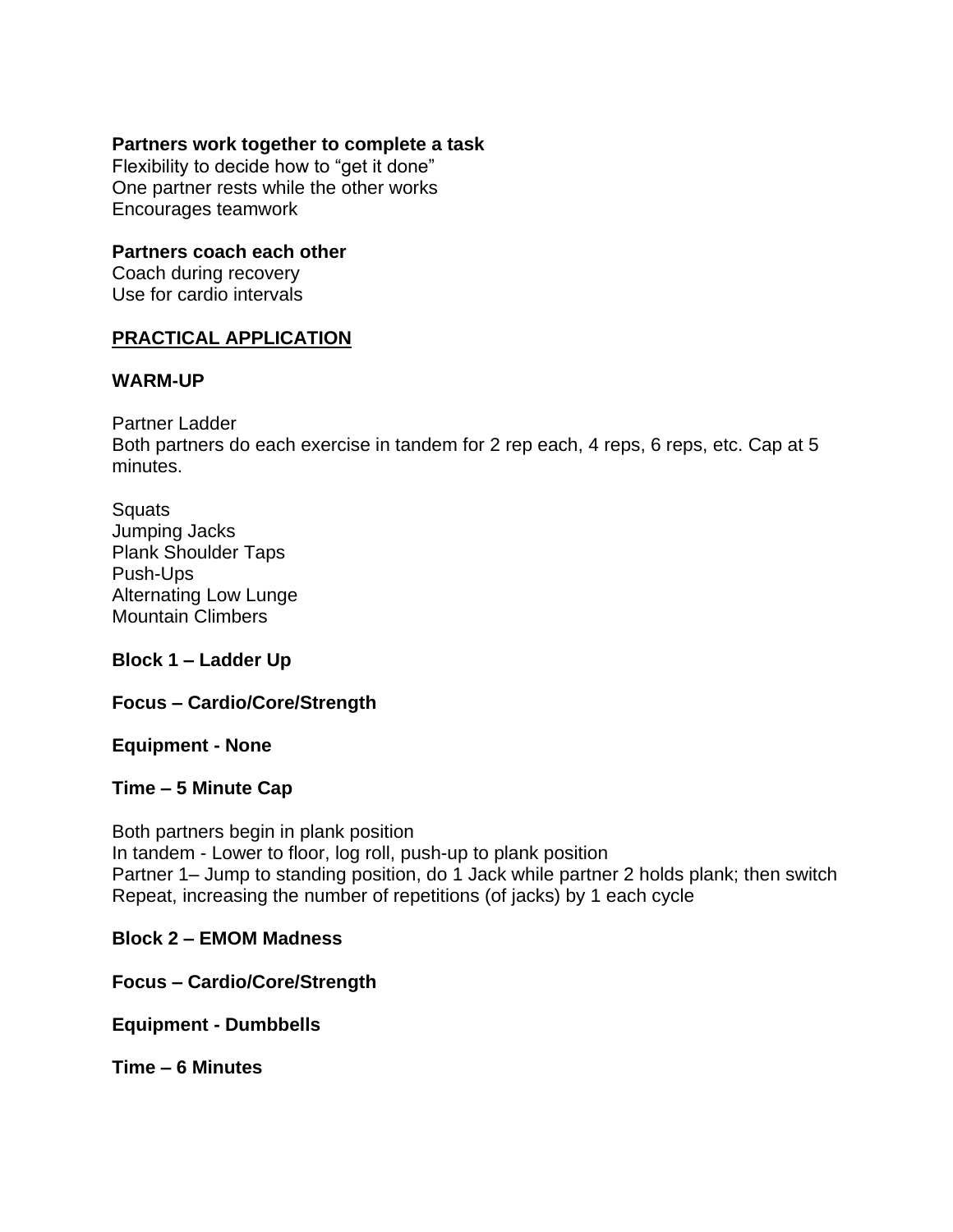All exercises are completed within a minute, any time remaining is rest Partner 1 holds elbow plank Partner 2 – 6 Clean and Press, 6 Front Rack lunges When partner 2 finishes, both rest until the next minute begins, then switch Repeat for 6 cycles

### **Block 3 – Teamwork!**

#### **Focus – Cardio/Core**

# **Equipment – Medicine Balls and Gliding Discs**

#### **Time – 7 Minute Cap**

Exercises are completed for time. Partners can spit up work however they want, one person working at a time. When complete, hold elbow plank until entire group is finished.

40 Disc Lat Press 50 Medicine Ball Squat thrusts 60 Medicine Ball Thrusters 70 Disc Plank Knee Tucks 80 Medicine Ball Skaters

#### **Block 4 – Cardio and Coach**

#### **Focus – Cardio (HIIT Intervals – 1:1)**

#### **Equipment – None**

#### **Time – 6 Minutes**

Partners coach each other. Partner 1 coaches partner 2 for 1 minute, then switch. Repeat for 6 cycles.

Squat Jump in Place – Coach calls out R, L or plank.

**Block 5 – Ladder Down**

**Focus – Strength/Cardio**

**Equipment - None**

**Time – 7 Minute Cap**